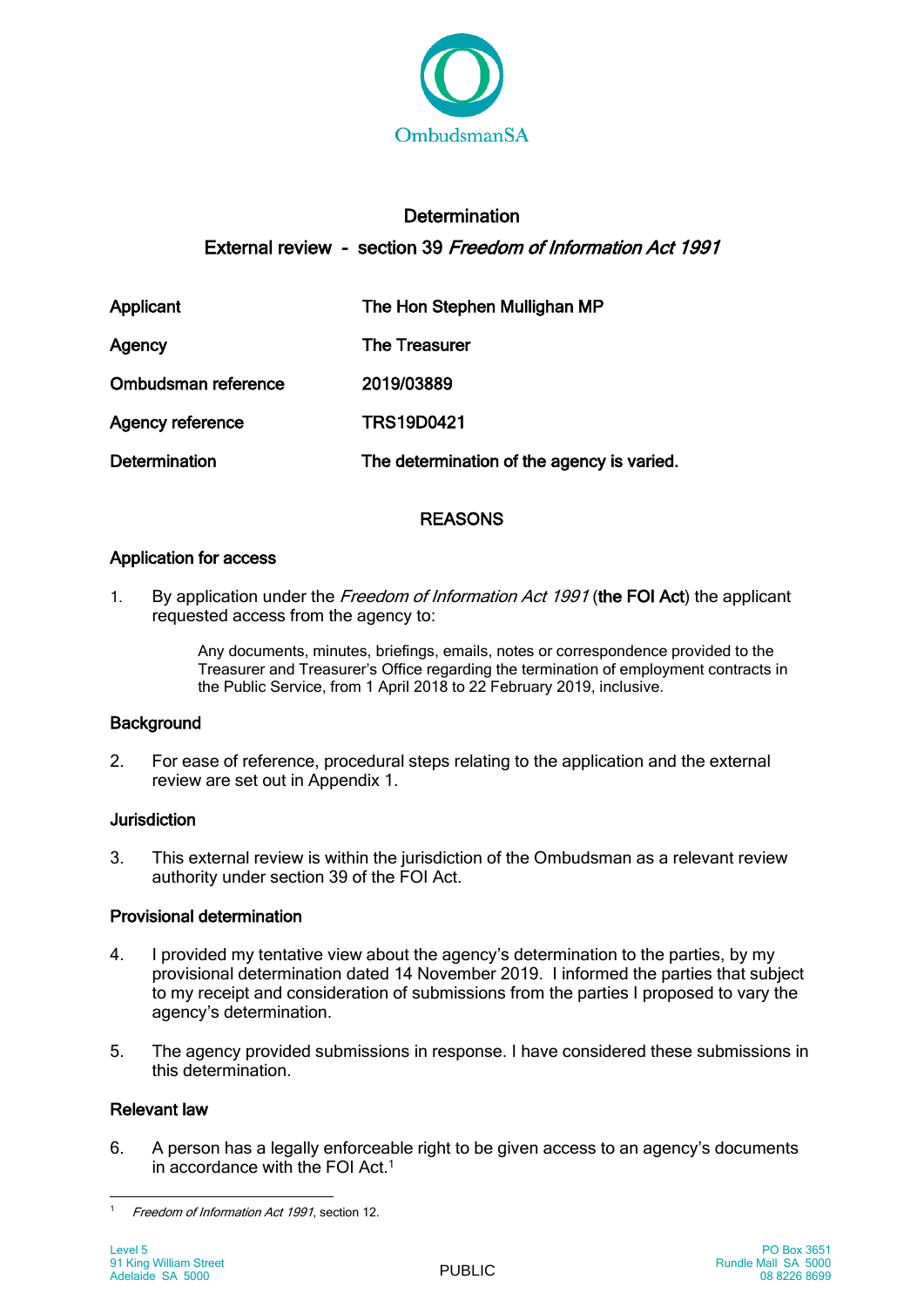- 7. The FOI Act provides that upon receipt of an access application, an agency may make a determination to refuse access where the documents are 'exempt'. Schedule 1 lists various exemption clauses which may be claimed by an agency as a basis for refusing access.
- 8. Relevant to this external review are the following clauses in Schedule 1:

### 1—Cabinet documents

…

- (1) A document is an exempt document—
	- (f) if it is a briefing paper specifically prepared for the use of a Minister in relation to a matter submitted, or proposed to be submitted to Cabinet.

### 9—Internal working documents

- (1) A document is an exempt document if it contains matter—
	- (a) that relates to—
		- (i) any opinion, advice or recommendation that has been obtained, prepared or recorded; or
		- (ii) any consultation or deliberation that has taken place,

in the course of, or for the purpose of, the decision-making functions of the Government, a Minister or an agency; and

(b) the disclosure of which would, on balance, be contrary to the public interest.

### 16—Documents concerning operations of agencies

- (1) A document is an exempt document if it contains matter the disclosure of which—
	- (a) could reasonably be expected—
		- (iii) to have a substantial adverse effect on the management or assessment by an agency of the agency's personnel; or
		- (v) to have a substantial adverse effect on the conduct of industrial relations by an agency; and
	- (b) would, on balance, be contrary to the public interest.

### 17—Documents subject to contempt etc

…

…

A document is an exempt document if it contains matter the public disclosure of which would, but for any immunity of the Crown—

…

- (c) infringe the privilege of Parliament.
- 9. Under section 48, the onus is on the agency to justify its determination 'in any proceedings'. This includes the external review process.
- 10. Section 39(9) provides that:
	- If, in determining an application for a review under this section—
		- (a) the relevant review authority is advised that the determination of the agency was made on grounds of the public interest; and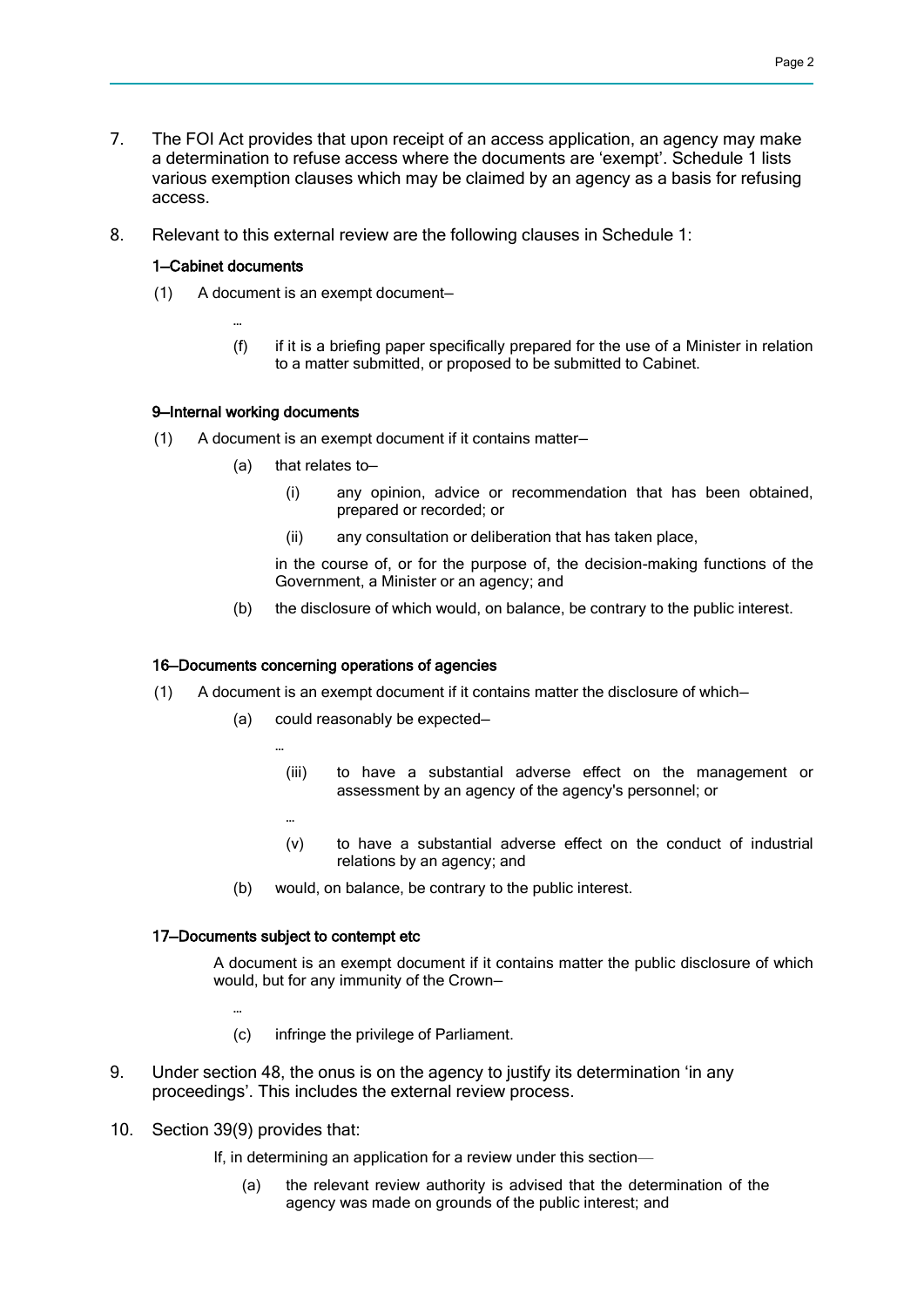(b) the Minister administering this Act makes known to the relevant review authority the Minister's assessment of what the public interest requires in the circumstances of the case subject to the review,

the relevant review authority must, in determining the application, uphold that assessment unless satisfied that there are cogent reasons for not doing so.

11. Section 39(11) provides that the Ombudsman may confirm, vary or reverse the agency's determination in an external review, based on the circumstances existing at the time of review.

# Documents in issue

- 12. The agency identified four documents within the scope of the application:
	- a. document 1 is a Parliamentary Briefing Note to the Treasurer created on 26 April 2018
	- b. document 2 is a Parliamentary Briefing Note to the Treasurer created on 16 October 2018
	- c. document 3 is a Minute to the Treasurer from the Commissioner for Public Sector Employment dated 18 July 2018 and attachment
	- d. document 4 is a Minute to the Premier from Commissioner for Public Sector Employment dated 6 April 2018 and attachments.

### Issues in this review

- 13. The issue is whether the agency has correctly determined that the four documents are exempt under the FOI Act.
- 14. In his application for external review the applicant has specifically raised the issue of whether clause 1(1)(f) properly applies to documents 3 and 4.
- 15. The applicant has also questioned the basis on which the agency has asserted that the release of documents 3 and 4 would be contrary to the public interest in connection with its determination that the documents are exempt under clause 9(1).
- 16. A further issue has arisen in relation to the scope of my external review as a consequence of submissions from the agency on my external review and further submissions in response to my Provisional Determination. The agency contends that I should consider only those parts of document 3 that the agency has identified as being specifically within the scope of the applicant's request for access in my external review, notwithstanding that the agency's determination related to the whole of the document.

# **Consideration**

### Documents 1 and 2

17. Documents 1 and 2 are Parliamentary Briefing Notes prepared for the Treasurer. The agency determined both documents to be exempt pursuant to clause 17(c) of Schedule 1 to the FOI Act.

# Clause 17(3)

18. Clause 17(c) provides that a document is an exempt document if it contains matter that would, if disclosed to the public, infringe the privilege of Parliament.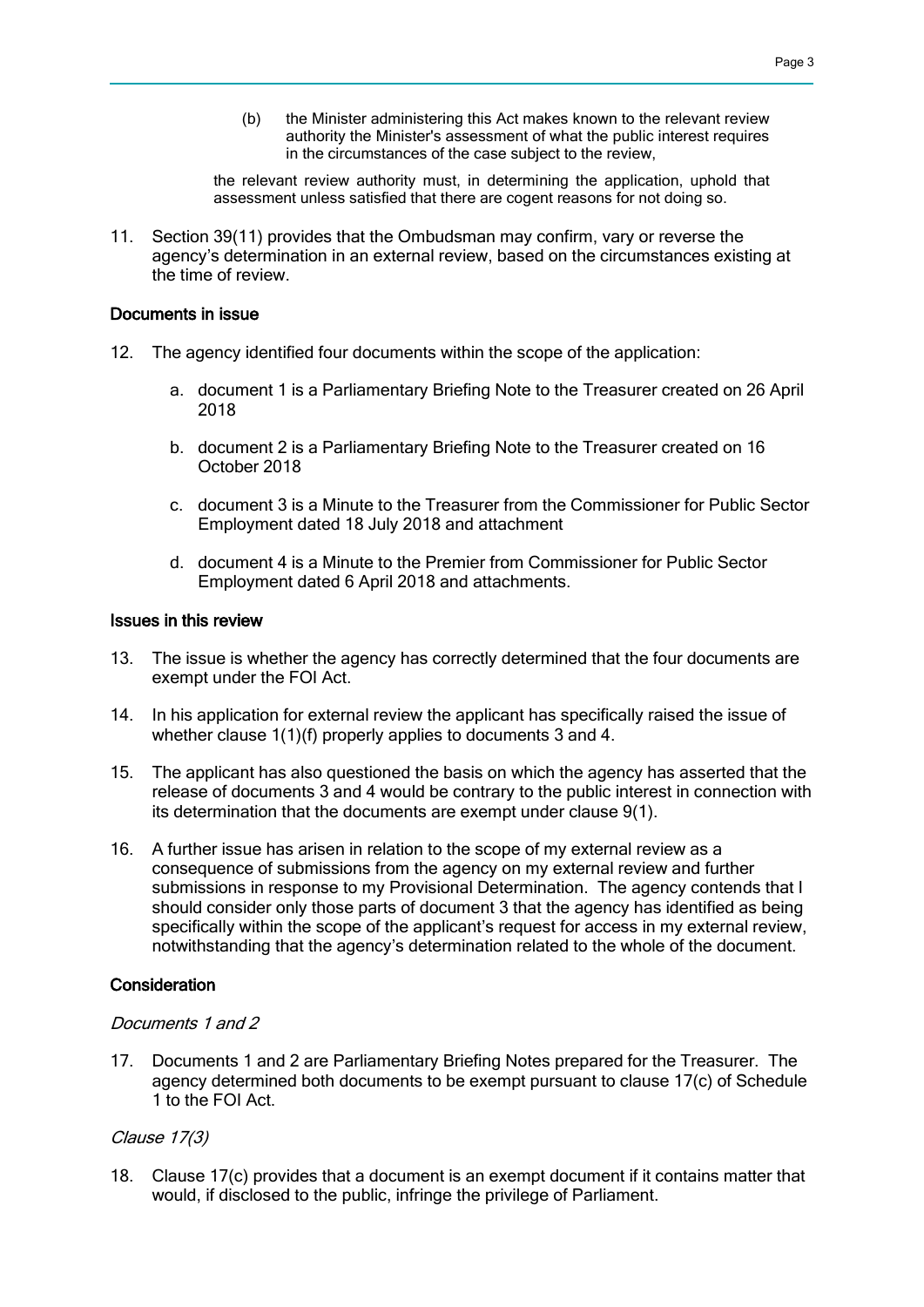- 19. The term 'privilege of Parliament' is not defined in the FOI Act.
- 20. The scope of the privilege is set out in section 38 of the *Constitution Act 1934* (SA):

#### 38 - Privileges, powers etc of Council and Assembly

The privileges, immunities, and powers of the Legislative Council and House of Assembly respectively, and of the committees and members thereof respectively, shall be the same as but no greater than those which on the twenty-fourth day of October, 1856, were held, enjoyed, and exercised by the House of Commons and by the committees and members thereof, whether such privileges, immunities, or powers were so held, possessed, or enjoyed by custom, statute, or otherwise.

21. Thus the concept of Parliamentary privilege as it applies in South Australia is that developed by the common law including Article 9 of the *Bill of Rights 1688* (UK)<sup>2</sup>:

> Freedom of speech and debates or proceedings in Parliament ought not be impeached or questioned in any court or place out of Parliament.

22. The protection of Parliament's privilege developed from Article 9 is a broad protection. It has been suggested that the term 'impeach' can mean 'hinder, challenge or censure'.<sup>3</sup> My counterpart in Queensland, the Information Commissioner, considered the privilege in the context of the now repealed Freedom of Information Act 1992 (Qld):

> An unauthorised disclosure of 'proceedings in Parliament' will constitute an infringement of the privileges of Parliament, and hence, if the matter in issue can properly be characterised as a 'proceeding in Parliament', it will be exempt matter under  $s.50(c)(i)$  [the equivalent of clause  $17(c)$ ] of the FOI Act, unless its public disclosure has been authorised ...<sup>4</sup>

- 23. I agree with this view, and consider that it applies equally to the South Australian FOI Act.
- 24. In President of the Legislative Council v Kosmas the court noted that the direct business of [Parliament] included 'investigation, debate and legislating'<sup>5</sup>.
- 25. In Sportsbet Pty Ltd v New South Wales (No 3), the Federal Court accepted that notes for a Minister's use in Parliament were protected by parliamentary privilege, $6$  and found that the privilege protects such documents 'from disclosure and not mere use'.<sup>7</sup>
- 26. In the case of documents 1 and 2 it is evident from the nature of the documents that they were prepared for the purpose of a Minister's use in connection with Parliamentary investigation or debate and accordingly their disclosure is protected by Parliamentary privilege.
- 27. I determine that documents 1 and 2 are exempt pursuant to clause 17(c) of Schedule 1 of the FOI Act.

<sup>4</sup> Ainsworth Nominees Pty Ltd and the Criminal Justice Commission (1999) 5 QAR 284, [59].

<sup>&</sup>lt;sup>2</sup> The privilege is not confined to that stated in the Bill of Rights - see Canada (House of Commons) v Vaid [2005] 1 SCR 667 at [36]; President of the Legislative Council v Kosmas [2008] SAIRC 41 at [36]

<sup>&</sup>lt;sup>3</sup> The First Report - Joint Select Committee on Parliamentary Privilege (UK), March, 1999, [36].

<sup>5</sup> 2008] SAIRC 41 at [40]

 $\frac{1}{6}$  Sportsbet Pty Ltd v New South Wales (No 3) [2009] FCA 1283, [21] (Jagot J).

<sup>&</sup>lt;sup>7</sup> Sportsbet Pty Ltd v New South Wales (No 3) [2009] FCA 1283, [21] (Jagot J), cited with approval in *Sportsbet Pty Ltd v* Harness Racing Victoria (No 4) [2011] FCA 196, [20] (Mansfield J).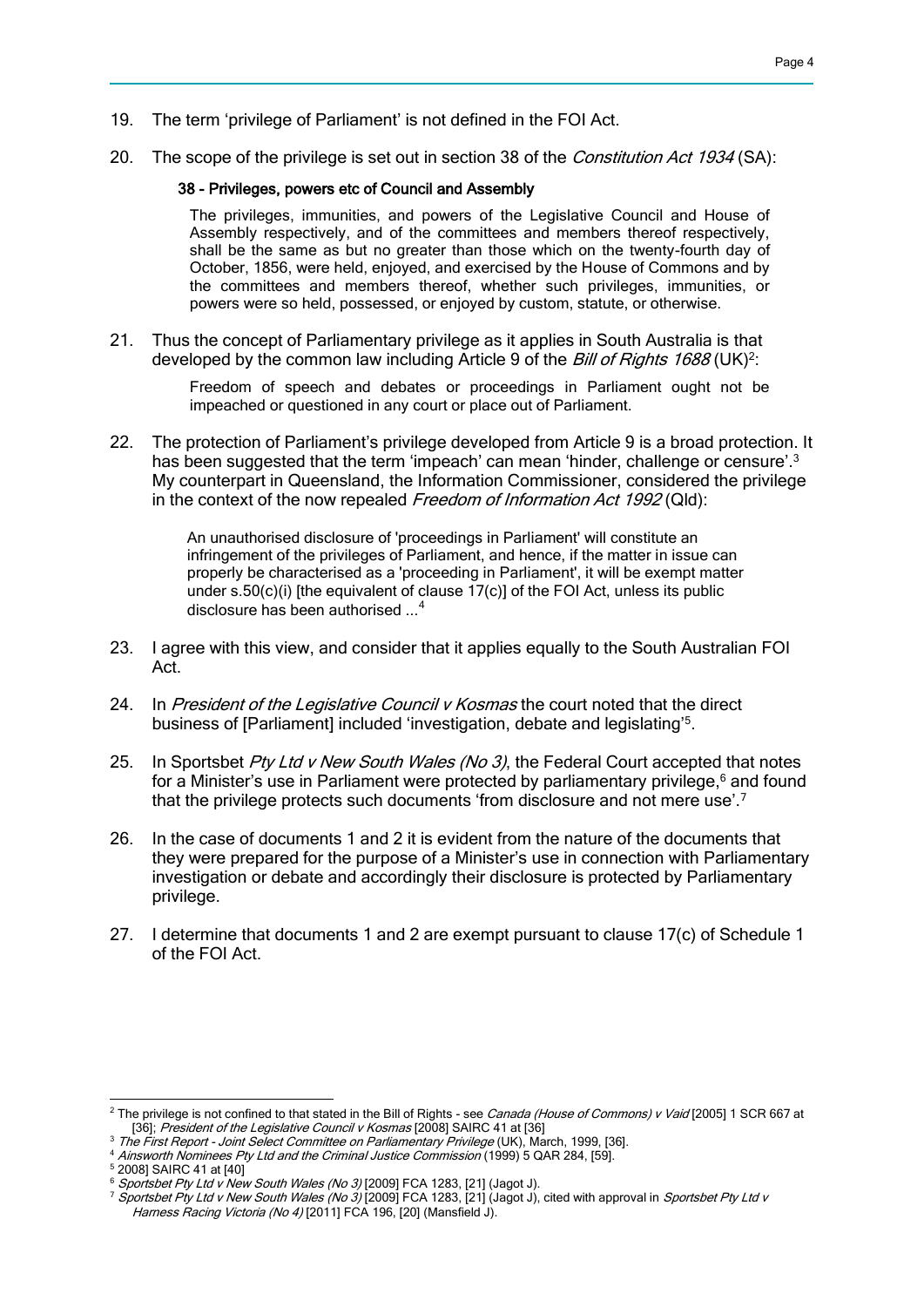# Document 3

Scope

- 28. In its determination dated 6 April 2019, the agency identified the whole of document 3, comprising 82 pages, as being within the scope of the applicant's request for access dated 22 February 2019, and refused access to the document in its entirety on the basis that it was exempt under clause 1(1)(f) of Schedule 1 to the FOI Act.
- 29. In its submissions on this external review, the agency contended only certain paragraphs of document 3 concern the subject matter of the applicant's FOI request and argues that, notwithstanding its determination related to the entire document, I should, in my external review, consider only those parts of the document that the agency has now identified as being relevant to the applicant's request.
- 30. The basis of the agency's submission is that:
	- the agency erred in identifying the whole of the document as being within the scope of the applicant's FOI request:
	- the agency's obligation to disclose documents under the FOI act is only enlivened when a proper application is made for the documents;
	- because the applicant has not applied for access to those parts of the document that the agency contends are out of the scope of the FOI request, there is no obligation on the agency to disclose those parts of the document and further, if it were to do so, the agency would be unable to rely on the protections in sections 50-52 of the FOI Act; and
	- consequently the jurisdiction of the Ombudsman and the South Australian Civil and Administrative Tribunal to make a determination on external review with respect to those parts of the document is not enlivened.
- 31. Having reviewed document 3 in its entirety I make the following observations:
	- document 3 is in fact a "… briefing … provided to the Treasurer [which includes information] regarding the termination of employment contracts in the Public Service' which was created within the date range specified by the applicant, and therefore falls within the terms of the applicant's request for access:
	- a significant amount of the document relates to matters other than the termination of employment contracts in the Public Service.
- 32. The FOI Act is concerned with providing access to an agency's documents $^8$  and does not provide for an agency either to read down an application so that it is treated as applying for access only to 'relevant' parts of documents that fall within the terms of the request or to provide the applicant with access only to 'relevant' parts of such documents.
- 33. My jurisdiction under the FOI Act does not extend to reviewing the agency's interpretation of the scope of the request or to considering whether the agency correctly identified a document as being within scope. These are not 'determinations' of the agency for the purposes of the FOI Act<sup>9</sup>.
- 34. My jurisdiction under section 39 of the FOI Act is to review the determination made by the agency in relation to documents the agency identified to be within scope in its original determination and/or on internal review. In this case the agency's determination related to the whole of document 3.

 <sup>8</sup> Freedom of Information Act 1991, section 12

<sup>9</sup> El Shafei v Central Adelaide Local Health Network [2017] SACAT 5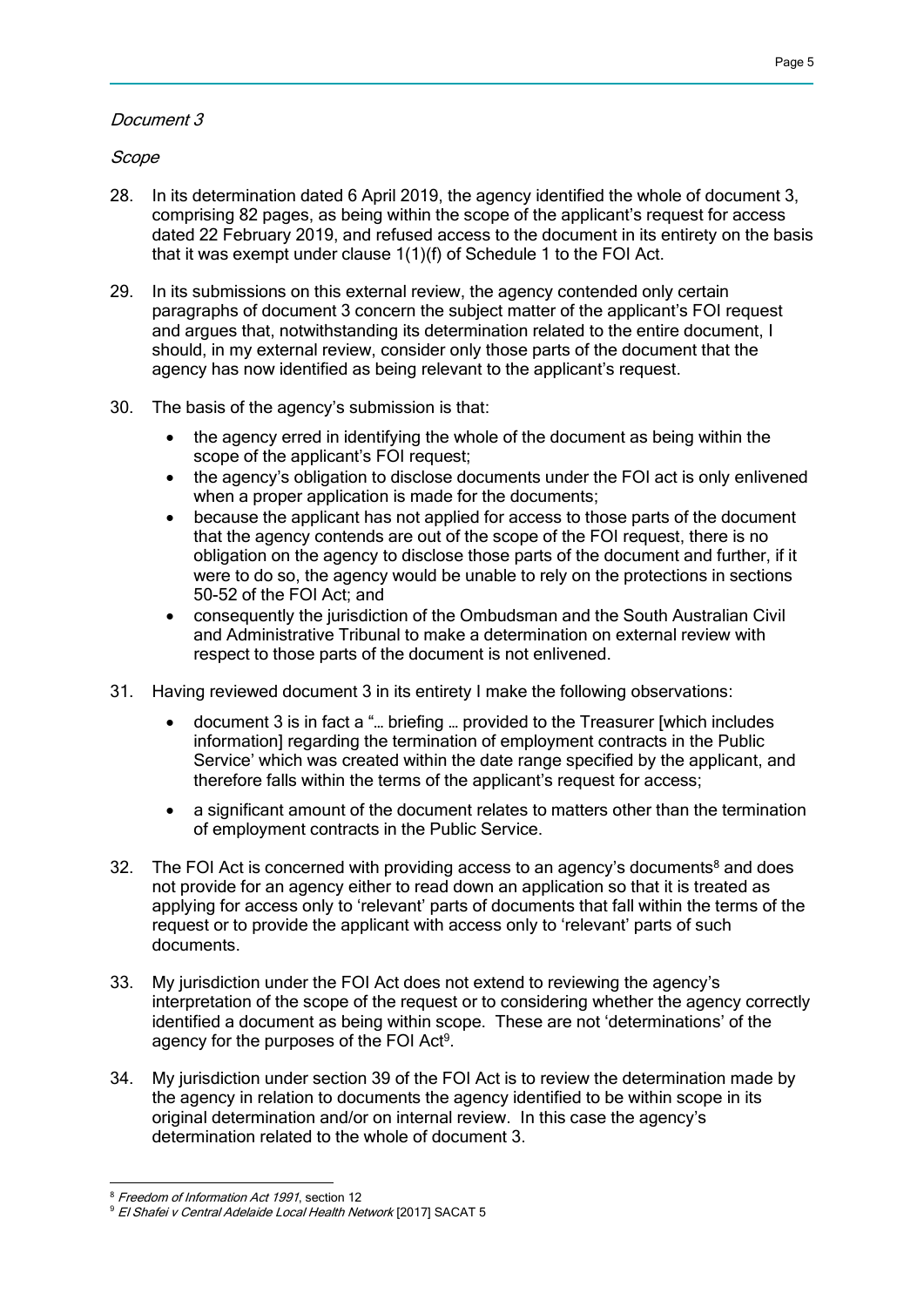- 35. If I am to confirm the agency's determination that document 3 is exempt under clause 1(1)(f), I must make that determination in relation to the whole document and not an extract or extracts from the document. This is apparent when one considers the wording of clause 1(1) which starts with the words 'a *document* is an exempt document …' (emphasis added). The exemption, if made out, will apply to the entire document.
- 36. The exemption under clause 1(1)(f) is enlivened by the purpose of the document itself, rather than its content. The document must be considered as a whole in order to determine the purpose for which it was prepared and consequently whether the exemption can apply.
- 37. This interpretation is further supported by section 20 of the FOI Act. Subsection 20(1) provides that 'an agency may refuse access to a document (a) if it is an *exempt* document ...' (emphasis added) and subsection 20(4) provides that (where practicable to do so) an agency must not refuse access to a copy of a document from which the exempt matter has been deleted. Thus it is clear that the exemption applies to the whole document, notwithstanding it is only a portion of the content that renders it exempt.
- 38. I turn now to consideration of whether the exemption in clause  $1(1)(f)$  can apply to document 3.

# Clause 1(1)(f)

- 39. Document 3 comprises of a one page minute from the Commissioner for Public Sector Employment to the Treasurer dated 18 July 2018 with an attached document which is described as a 'Discussion, Recommendations and Options Paper' (discussion paper). The minute includes a recommendation that the Treasurer consider the content of the discussion paper with a view to, *inter alia*, drafting a Cabinet submission. The discussion paper is more precise in its recommendation indicating that the preparation of a Cabinet submission and drafting instructions for amendments to the *Public Sector* Act 2009 (PS Act) and Public Sector Regulations 2010 is the primary recommendation, and that consultation with affected parties is recommended to occur following Cabinet endorsement of proposed amendments.
- 40. In claiming this document is exempt under clause 1(1)(f) the agency contends that the minute and attached discussion paper is a briefing paper prepared for use by the Treasurer in relation to a matter proposed to be submitted to Cabinet.
- 41. In its submissions to my Office the agency stated

The authorities on cl. 1(1)(f) and equivalent clauses in freedom of information legislation in other jurisdictions make it clear that what is relevant here is the purpose of the preparation of the document. The purpose of preparation must be for the use of a Minister in relation to a matter submitted or proposed to be submitted, to Cabinet. It need not be the sole purpose, but it must be clear from the evidence that it was a substantial purpose.

42. In support of this submission the agency relies on the decision of the Supreme Court of Victoria - Court of Appeal in *Secretary to the Department of Treasury and Finance v* Dalla-Riva<sup>10</sup> and in particular the following extract:

 <sup>10</sup> [2007] VSCA 11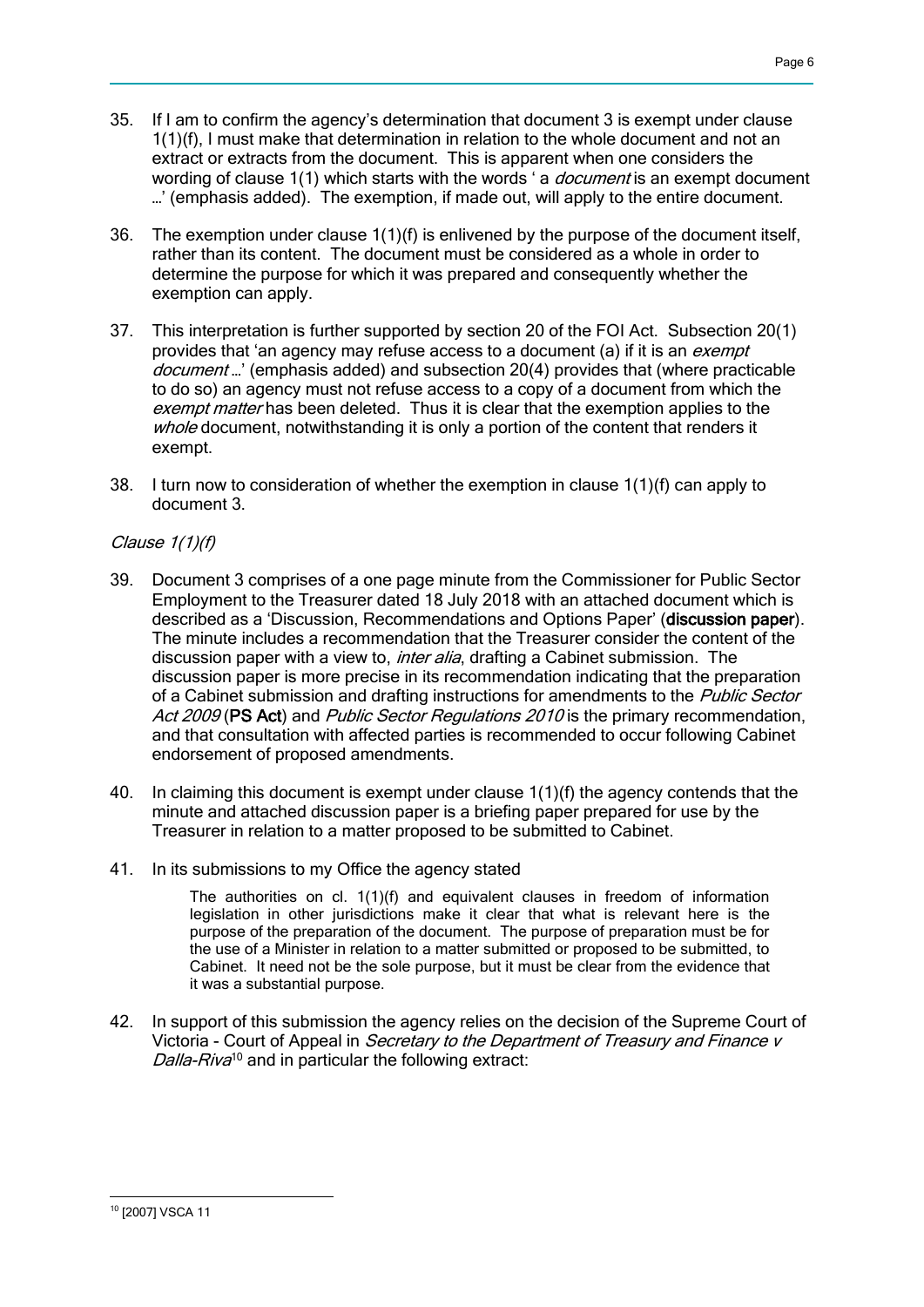… the Tribunal proceeded upon the basis that each of the purposes referred to in paragraphs (b) and (ba) in s.28(1) of the Act need not be the sole purpose for the preparation of the document. The purpose could be one of a number of purposes provided it was a substantial purpose. Although this Court has not had the benefit of full argument on the point, I am inclined to think that the Tribunal's approach was correct. The purpose identified in the relevant paragraph of s.28(1) may be the dominant purpose or one of a number of significantly contributing purposes. Notwithstanding that the objects of the Act set out in s.3 appear to me to warrant construing the rights conferred by the Act liberally and the exceptions narrowly, in my view, as long as a purpose meeting the statutory description was causative in the sense that, but for its presence, "the power would not have been exercised", it need not have been the sole purpose for the preparation of the document in question. I do not think that the Act requires release of a document disclosing material considered and dealt with by Cabinet merely because the document, which was principally prepared for submission to Cabinet or to brief a Minister in relation to Cabinet issues, also served another purpose or other purposes.<sup>1112</sup>

- 43. The decision in *Dalla-Riva* relied upon by the agency concerns s28(1)(ba) of the Victorian Freedom of Information Act 1982. This provision is worded differently to clause 1(1)(f) of the South Australian Act. Importantly, the word 'specifically' [prepared for the use of the Minister...] does not appear in s28(1)(ba). In my view *Dalla-Riva* can be distinguished on this point.
- 44. Regardless, my view is that document 3 was clearly specifically prepared for use by the Treasurer in connection with a matter that is recommended to be submitted to Cabinet.
- 45. When initially reviewing document 3, I had two reservations about the application of clause 1(1)(f) to it. First the document does not accord with the generally understood concept of a briefing paper and secondly, whether it could properly be said that the discussion paper relates to a matter *proposed* to be submitted to Cabinet when, to put it at its highest, it contains recommendations that the matters canvassed by it should be submitted to Cabinet.
- 46. With regard to the first concern, I have considered the content of the discussion paper carefully and have concluded that it does in fact provide a briefing to the Treasurer on the proposed amendments to legislation and regulations.
- 47. With regard to the second issue, I conclude that the agency has provided evidence through its submissions of an intent that, if not all, then at least some of the recommendations in the discussion paper will be submitted to Cabinet for approval and it is my view that this is sufficient to establish the exemption in clause 1(1)(f).

### Clause 9(1)

- 48. The agency also relies on clause 9(1) in relation to document 3. The agency submits that the document comes within the scope of clause  $9(1)(a)(i)$  in that the document is an internal working document that contains advice and recommendations for the purpose of the decision-making functions of the Treasurer and more broadly the Government through Cabinet.
- 49. I accept that document 3 contains opinion, advice and recommendations prepared for the purpose of consideration by the Treasurer in connection with his decision-making functions concerning proposals to amend the PS Act. I also accept that the opinion, advice and recommendations in document 3 were prepared with the intent that they be considered by Cabinet in connection with its decision-making functions.

 <sup>11</sup> references omitted

 $1212$  *ibid* at [13]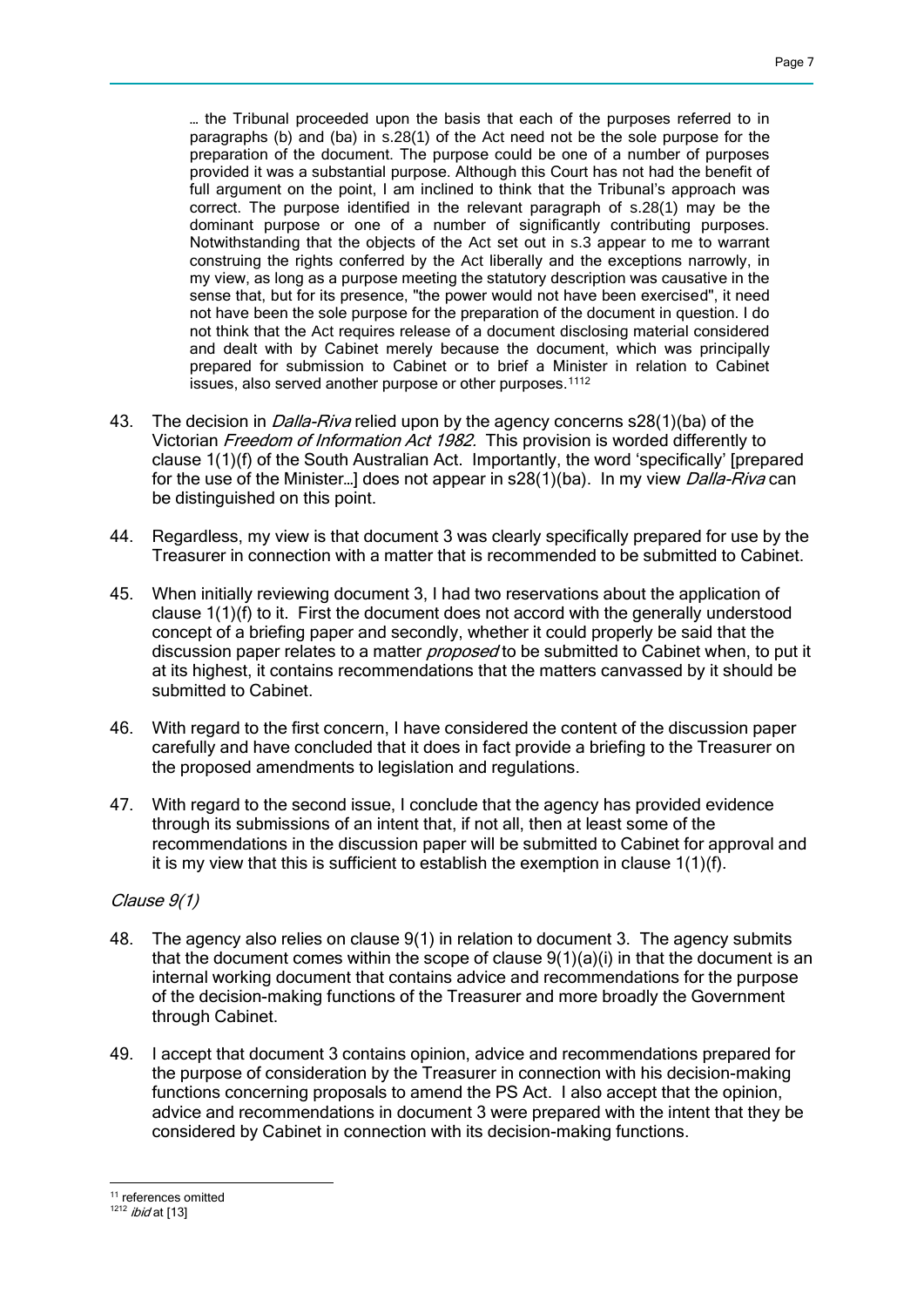50. In order for me to find that the exemption in clause 9(1) applies to document 3, I must be satisfied that its disclosure would be, on balance, contrary to the public interest. I have addressed the public interest considerations in relation to both documents 3 and 4 later in this determination.

### Clause 16

- 51. Although not relied upon in its determination or on internal review, the agency has submitted that the exemptions outlined in sub-clauses  $16(1)(a)(iii)$  and (v) also apply to document 3.
- 52. Clause 16 provides relevantly that a document is an exempt document if it contains matter the disclosure of which could reasonably be expected to have a substantial adverse effect on the management or assessment by an agency of the agency's personnel; or to have a substantial adverse effect on the conduct of industrial relations by an agency.
- 53. In its submissions on the application of clause 16 the agency contends that there is a reasonable expectation that the adverse effects would apply to, not only the agency which is the subject of this external review, but to other agencies within Government and that references to 'an agency' in clause 16 are not intended to be confined to the agency to which the application for release of information has been made. I accept these submissions.
- 54. In relation to clause 16(1)(a)(iii), the agency submitted as follows:

The words, "could reasonably be expected" must be given their ordinary meaning and the claimed effects must not be fanciful, imaginary or contrived, nor irrational, absurd or ridiculous. "Substantial adverse effect" has been held to mean an effect that is sufficiently serious or significant to cause concern to a properly informed, reasonable person.

The phrases in cl. 16(1)(a)(iii), "management of personnel" or the "assessment of personnel" are defined in the Guidelines of the Australian Information Commissioner in respect of the equivalent provision in the Freedom of Information Act  $1982$  (Cth), which have previously been cited with approval in various determinations of your Office, as follows:

the management of personnel - includes the broader human resources policies and activities, recruitment, promotion, compensation, discipline, harassment and occupational health and safety

the assessment of personnel - includes the broader performance management policies and activities concerning competency, in-house training requirements, appraisals and underperformance.

I accept these submissions.

- 55. I also accept the agency's submission that there would likely be an adverse effect on agencies' management and assessment of personnel if document 3 is disclosed at this present time as it would create considerable uncertainty among both agencies and employees in relation to matters involving recruitment, promotion, demotion and termination of employees, and performance management.
- 56. Further, agencies, employees and potential employees may make decisions relating to retention or recruitment based on, either the recommendations in document 3, or the underlying policies outlined in the document, when the government is yet to accept the recommendations or adopt the policies.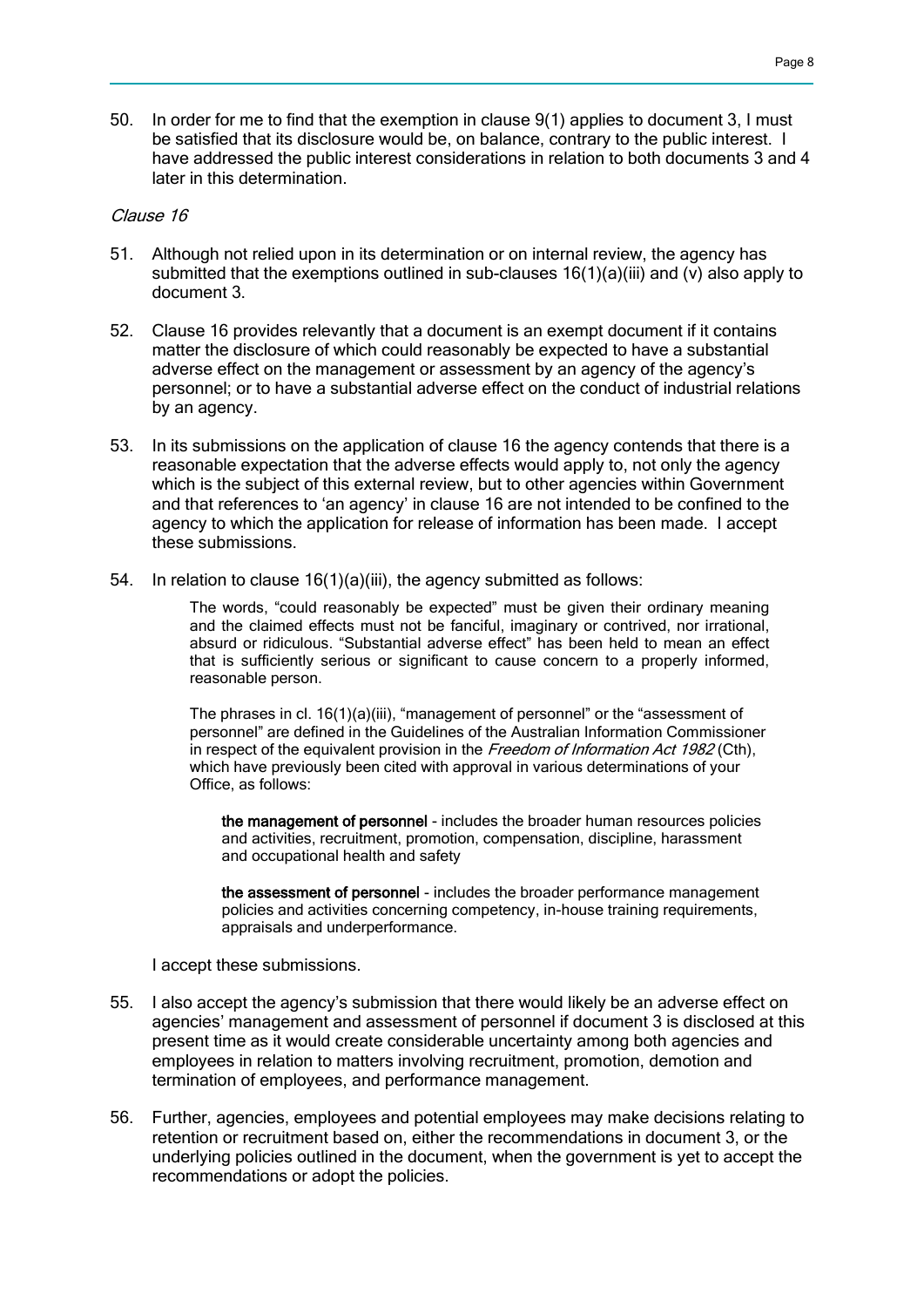- 57. In relation to clause 16(1)(a)(v) the agency submits that disclosure could reasonably be expected to have a substantial adverse effect on future industrial negotiations with the public service, including enterprise bargaining negotiations, particularly since such a disclosure would relate to a proposal that is yet to be adopted by the Government. Further, disclosure could also be reasonably expected to cause considerable industrial unrest within the public sector workforce.
- 58. I accept these submissions and conclude that disclosure of document 3 would consequently have an adverse impact on the conduct of industrial relations by agencies.
- 59. Clause 16(1)(b) also requires that I consider the balance of public interest in determining whether a document is exempt under clause 16(1)(a). I have addressed the public interest considerations later in this determination.

### Document 4

- 60. Document 4 is a minute from the Commissioner for Public Sector Employment to the Premier dated 6 April 2018. It has annexed two attachments.
- 61. Attachment 2 is a draft Direction of the Premier under section 10 of the PS Act. A Direction, in substantially the same form as the draft in attachment 2, was executed by the Premier on10 April 2018 and is publicly available via a link on the policy page of the website of the Office of the Commissioner for Public Sector Employment. The differences between the draft in attachment 2 and the published version are minor and not material. My view consequently is that attachment 2 to document 4 is not exempt from disclosure under the FOI Act.

### Clause 1(1)(f)

- 62. Turning to the balance of document 4, the agency claims firstly that it is exempt under clause 1(1)(f). The basis for this claim appears to be a recommendation in the covering minute that a cabinet submission be prepared, if the Premier wished to consider the possibility of changes to the PS Act.
- 63. I consider that document 4 is not exempt under clause 1(1)(f). At the time it was written there was no cabinet submission, or even a proposed cabinet submission; there was no more than a statement to the effect that a cabinet submission would be required if the Premier accepted one of the recommendations in the minute. I do not think that there is sufficient nexus between document 4 and a 'matter submitted or proposed to be submitted to Cabinet' to bring it within the exemption in clause 1(1)(f).

### Clause 9

- 64. The agency also submits that document 4 is exempt under clause 9 of Schedule 1.
- 65. I am satisfied that document 4 satisfies the requirements of clause  $9(1)(a)$  in that contains advice and recommendations that have been prepared for the purpose of the decision-making functions of the Premier.
- 66. As mentioned earlier, clause 9(1)(b) contains a public interest test which must be satisfied in order for the exemption to apply. I have addressed the public interest considerations later in this determination.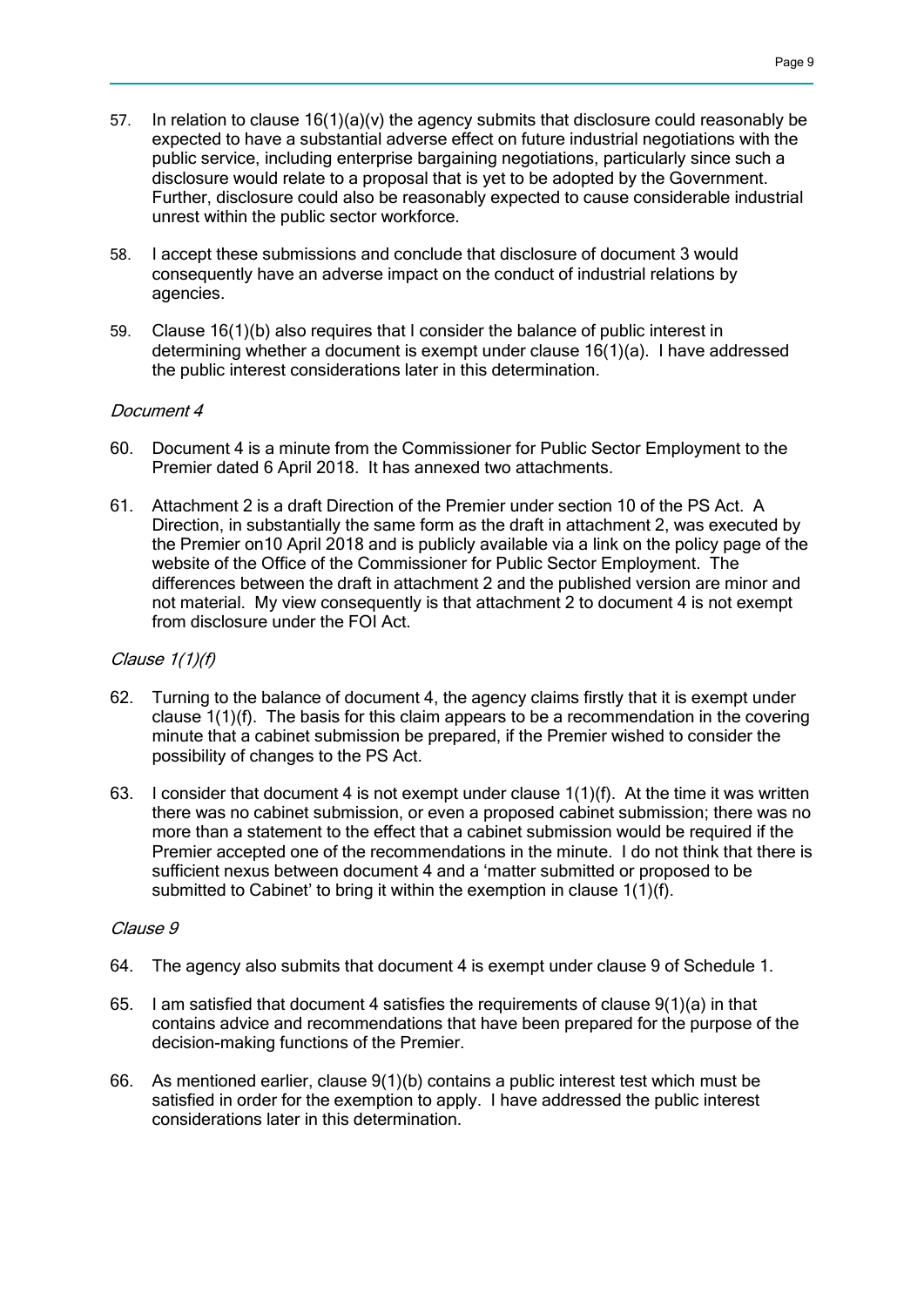### Clause 16

- 67. The agency has also claimed, in its submissions in response to this external review, that document 4 is exempt under sub-clauses  $16(1)(a)(iii)$  and  $(v)$ .
- 68. I am unable to agree with the agency that disclosure of document 4 could give rise to a reasonable expectation of a substantial adverse effect on the management or assessment by an agency of its personnel for the following reasons:
	- The recommendations in document 4 are relevant to only a small percentage of employees in any agency being those engaged at the highest level.
	- One of the recommendations in document 4 has been adopted and in operation since 10 April 2018.
	- The other recommendation does not reflect a developed policy of the government at that time, rather a suggestion that a policy could be developed. Given the lack of policy detail, there is little basis for speculation as to any possible adverse effect it might have on agencies' management or assessment of personnel.
- 69. I consider it more likely that disclosure of document 4 would have a substantial adverse effect on the conduct of industrial relations by State government agencies as it would promote uncertainty about conditions of employment and thus would likely impact on future industrial negotiations including enterprise bargaining negotiations. For this reason I determine, subject to satisfaction of the public interest test, that the exemption in sub-clause  $16(1)(a)(v)$  would apply to document 4.

### Public Interest

- 70. Both clauses 9(1) and 16(1) require that I form the view that disclosure of the documents would, on balance, be contrary to the public interest in order for the documents to be exempt under the respective clauses.
- 71. The agency has provided comprehensive submissions on the public interest in response to this external review. I have taken those submissions into consideration.
- 72. Additionally the Attorney-General, being the Minister who has the administration of the FOI Act, has made it known to me by letter dated 5 July 2019 of her assessment of the public interest in relation to [parts of] document 3 and document 4 for the purposes of section 39(9) of the FOI Act.
- 73. The Attorney-General has advised me that, in her assessment, disclosure of [parts of] document 3 and document 4 in its entirety is contrary to the public interest, and that the public interest requires the documents be exempt from disclosure.
- 74. Section 39(9) requires that I uphold the Attorney-General's assessment unless there are cogent reasons for not doing so. According to the Full Court of the Supreme Court of South Australia 'cogent' means 'compelling, convincing, powerful'<sup>13</sup>.
- 75. I do not consider that there are cogent reasons for not upholding the Attorney-General's assessment and I accept her assessment insofar as it applies to document 3, and in relation to document 4, with the exception of attachment 2.

 <sup>13</sup> Registrar of Firearms v Marksman Training Systems Pty Ltd (No. 2) [2016] SASCFC 72 at [315]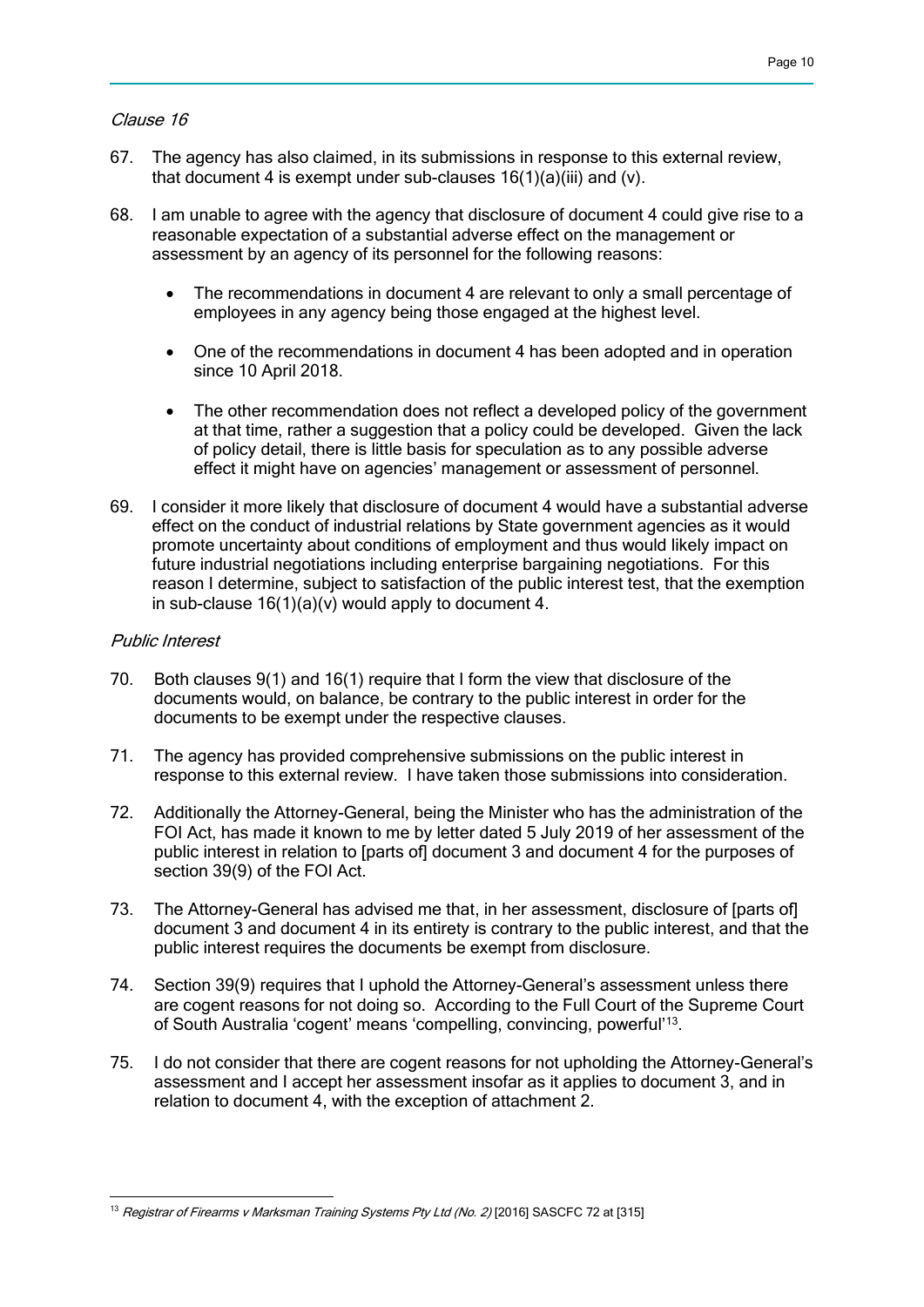- 76. In my view the balance of public interest lies in favour of disclosure of attachment 2, given that the document is already in the public domain. I find this a cogent reason for departing from the Attorney-General's assessment.
- 77. I have noted above that the Attorney-General's assessment extended only to parts of document 3, specifically those parts that the agency submitted to me were within the scope of the applicant's request for access.
- 78. I now turn to consider the public interest in relation to the balance of document 3. In doing so, I have taken into account the views expressed by the Attorney-General in her letter of 5 July 2019 and consider them persuasive.
- 79. As noted above, the agency provided comprehensive submissions regarding matters to be taken into account in considering the balance of public interest in disclosure of internal working documents, including the factors identified by Davies J Re John Howard and the Treasurer of the Commonwealth of Australia: 14
	- The higher the office of the persons between whom the communications pass and the more sensitive the issues involved the more likely it will be that the communications should not be disclosed.
	- The disclosure of communications made in the course of the development and consequent promulgation of policy tends not to be in the public interest.
	- Disclosure that will inhibit frankness and candour in future communications is likely to be contrary to the public interest.
	- A further consideration is that disclosure may lead to confusion and unnecessary debate resulting from the disclosure of possibilities that are being considered.
	- Other factors which may need to be taken into account are whether the document is directed to an expert reader and thus assumes an understanding of the subject matter, the extent to which it contains outdated material and whether there has been any publication of the material in other forms.
	- Disclosure of documents which do not fairly disclose the reasons for a decision subsequently taken may be unfair to the decision-maker and may prejudice the integrity of the decision-making process.
- 80. In *Attorney-General for the State of South Australia v Seven Network (Operations) Ltd*  the Full Court of the Supreme Court of South Australia noted that although the *Howard* factors have been seen as relevant, courts have been careful not to treat them as mandatory or exhaustive of the public interest.<sup>15</sup>
- 81. The Victorian Supreme Court has held, that the public interest considerations underlying the exemption (in the Victorian *Freedom of Information Act 1982*) for internal working documents include:

… the efficient and economical conduct of government, protection of the deliberative processes of government, particularly at high levels of government and in relation to sensitive issues, and the preservation of confidentiality so as to promote the giving of full and frank advice.[16](http://classic.austlii.edu.au/cgi-bin/sinodisp/au/cases/vic/VSCA/2007/96.html?stem=0&synonyms=0&query=Secretary,%20Department%20of%20Justice%20v%20Osland#fn91)

<sup>14</sup> (1985) 7 ALD 626 at 634 - 635

<sup>15</sup> [2019] SASCFC 36 at [127] and [132]

<sup>&</sup>lt;sup>16</sup> Secretary, Department of Justice v Osland [2007] VSCA 96 per Maxwell P at [77]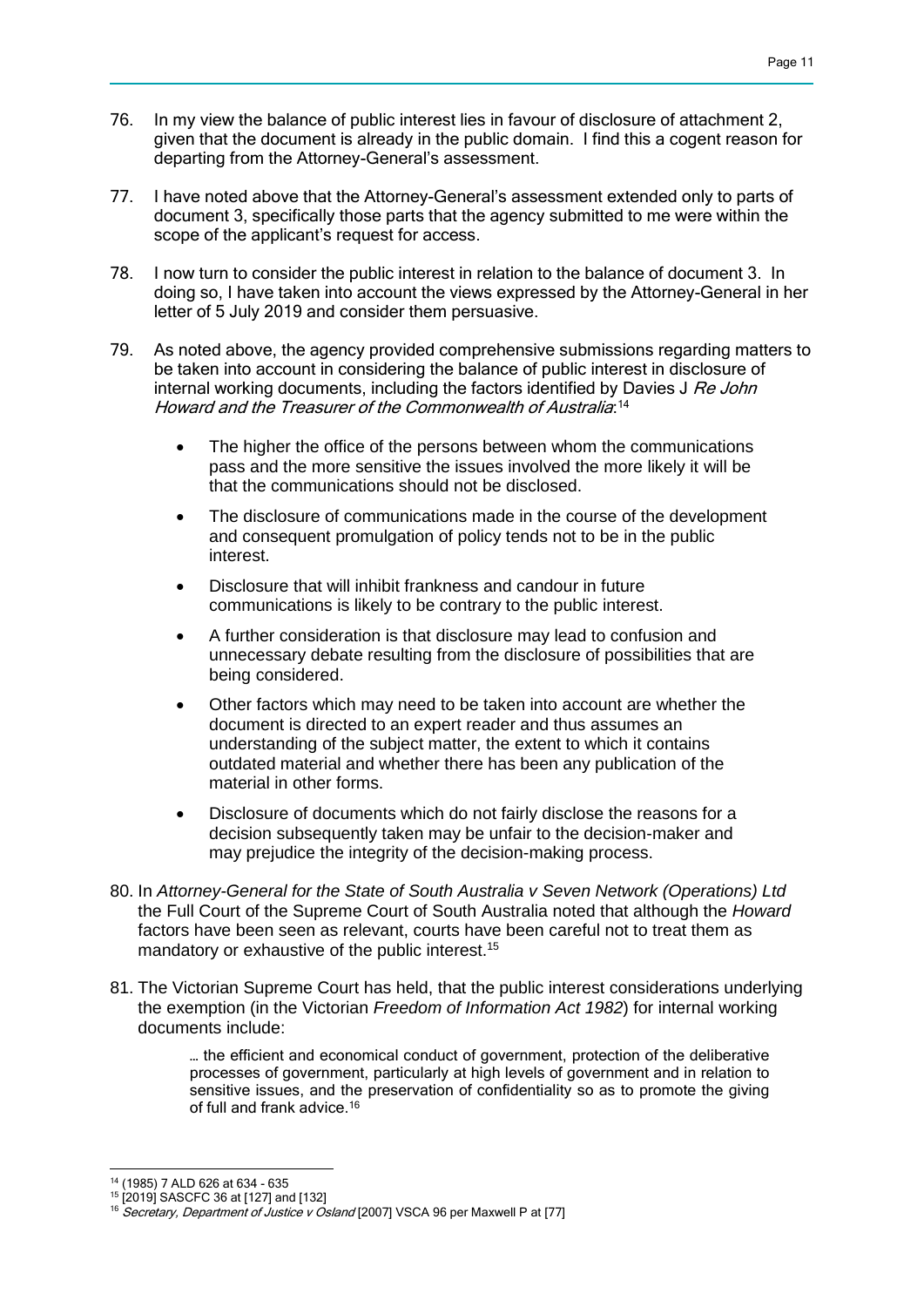- 82. Additionally, the Victorian Civil and Administrative Tribunal in *Re Hulls and Victorian Casino and Gaming Authority<sup>17</sup>* added several other considerations that may be taken into account in determining where the public interest lies, relevantly including:
	- The degree of sensitivity of the issues involved in the deliberation;
	- The state of the policy development process when the document was created;
	- The likelihood that disclosure would create mischief in one way or another.
- 83. Based on the above, I consider the following factors weighing against disclosure of document 3 particularly relevant:
	- the communication in document 3 is at a very high level, from the Commissioner of Public Sector Employment to the Treasurer
	- the communication was made at an early stage in the course of development of government policy
	- the subject matter of document 3 is highly sensitive
	- disclosure would likely inhibit frankness and candour in future communications
	- disclosure is likely to lead to confusion and unnecessary debate concerning the options outlined
	- disclosure has the potential to cause considerable 'mischief' in the nature of industrial action by parties that may be impacted by proposed changes, or their representatives.

84. In balancing these factors against factors in support of disclosure:

- promoting openness in government and accountability of Ministers
- facilitating effective participation by members of the public in processes involved in the making and administration of laws and policy,

and having had regard to the agency's submissions and to the content of document 3, I have formed the view that, on balance, the public interest lies against disclosure.

# **Determination**

85. In light of my views above, I vary the agency's determination in the manner set out in Appendix 2.

 $\mathcal{L}$ 

Wayne Lines SA OMBUDSMAN

6 January 2020

 <sup>17</sup> (1998) 12 VAR 483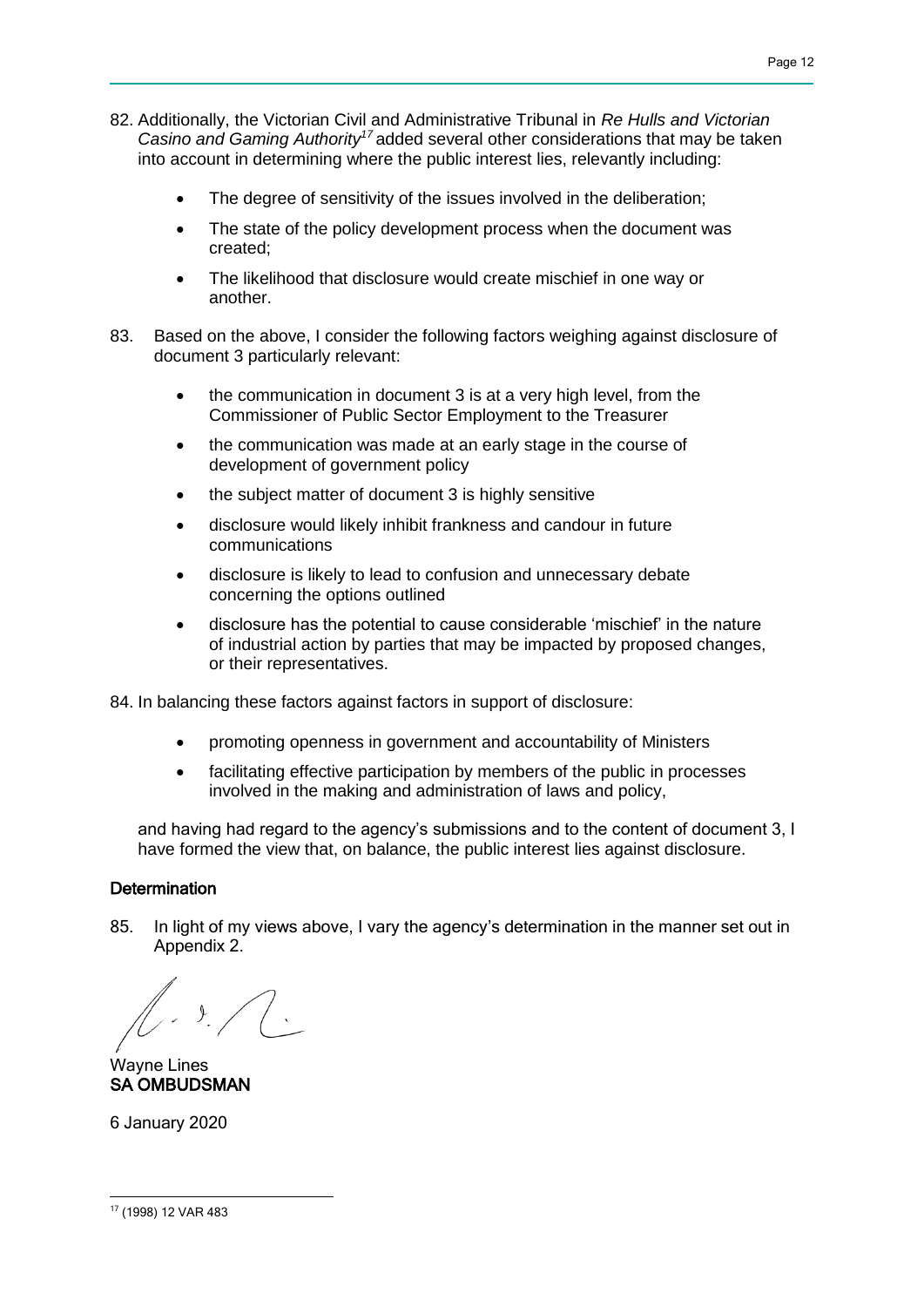# APPENDIX 1

# Procedural steps

| Date             | Event                                                                                                   |
|------------------|---------------------------------------------------------------------------------------------------------|
| 22 February 2019 | The agency received the FOI application dated 22 February 2019.                                         |
| 6 April 2019     | The agency's Principal Officer determined the application.                                              |
| 15 April 2019    | The Ombudsman received the applicant's request for external review<br>dated 15 April 2019.              |
| 23 April 2019    | The Ombudsman advised the agency of the external review and<br>requested submissions and documentation. |
| 9 July 2019      | The agency provided the Ombudsman with its submissions and<br>documentation.                            |
| 14 November 2019 | The Ombudsman issued his provisional determination and invited<br>submissions from the parties.         |